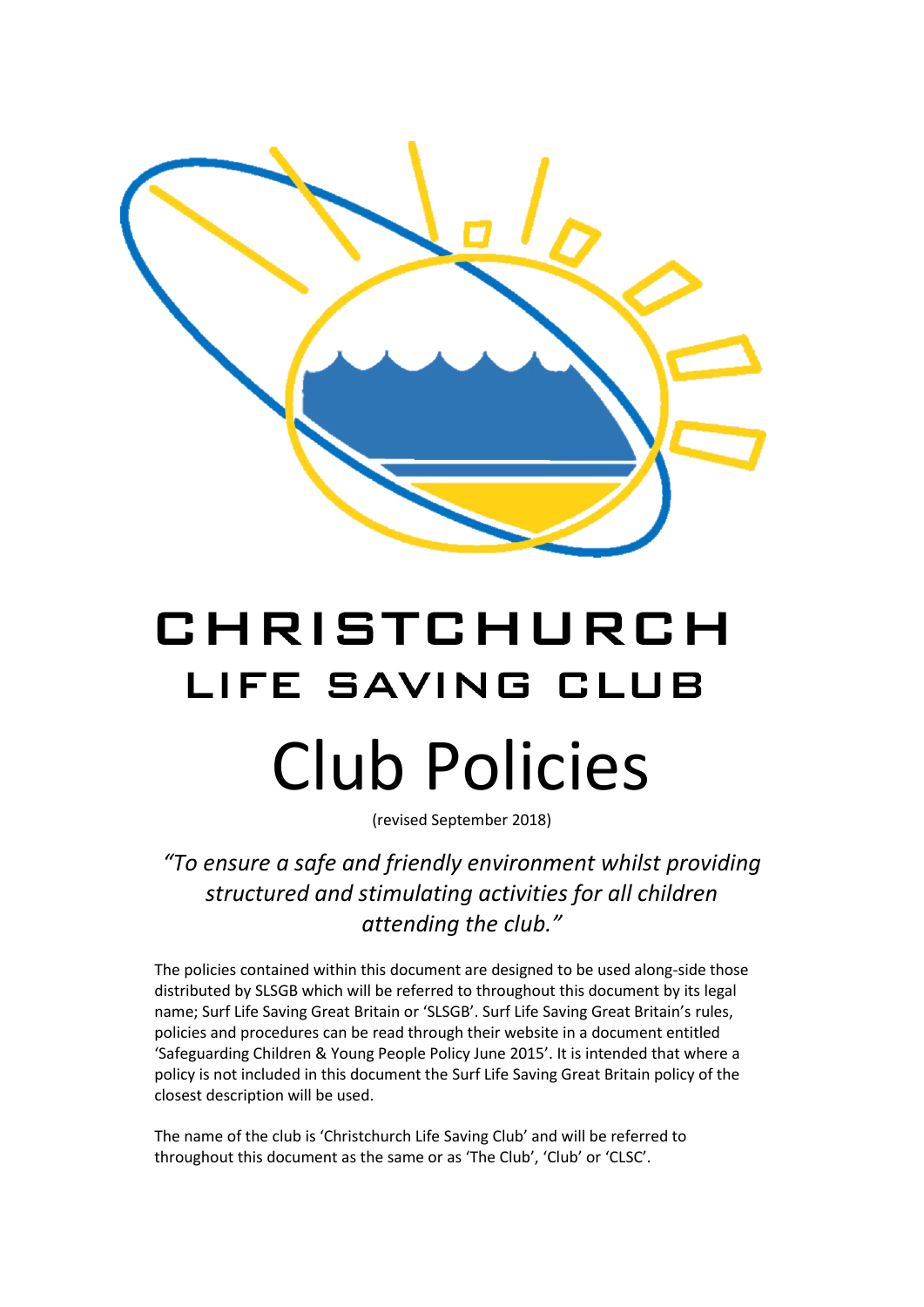#### **Contents**

| 3. Whistle Blowing Policy and Managing Allegations Against Members and Volunteers  6 |  |
|--------------------------------------------------------------------------------------|--|
|                                                                                      |  |
|                                                                                      |  |
|                                                                                      |  |

## <span id="page-1-0"></span>1. Scope of This Document

This document applies to all members, volunteers and parent helpers of Christchurch Life Saving Club without exception. It also applies to visitors and parents where applicable.

A child is defined as a person under the age of 18 years (The Children Act 1989).

The term 'Parent Helper' describes a parent who is present as additional safety cover or support to the Coach or Trainer taking the session. Duties of a parent helper may include organisation of children at a session, setting up of equipment and helping in the kitchen.

A 'Coach' supports an individual through the process of achieving a specific personal or professional result through skill, fitness, tactical and psychological elements of performance development practices across one or more of the Surf Life Saving Sport disciplines.

A Lifeguard is an individual who is the holder of a current SLSGB Surf Life Saving Qualification as determined by the Risk Assessment.

It is not within the power of the Club Committee nor any other individual or group to override any aspect of this document. If the Club Committee wish to formerly amend this document, then they must follow the process stated in section (4) of the Club Constitution.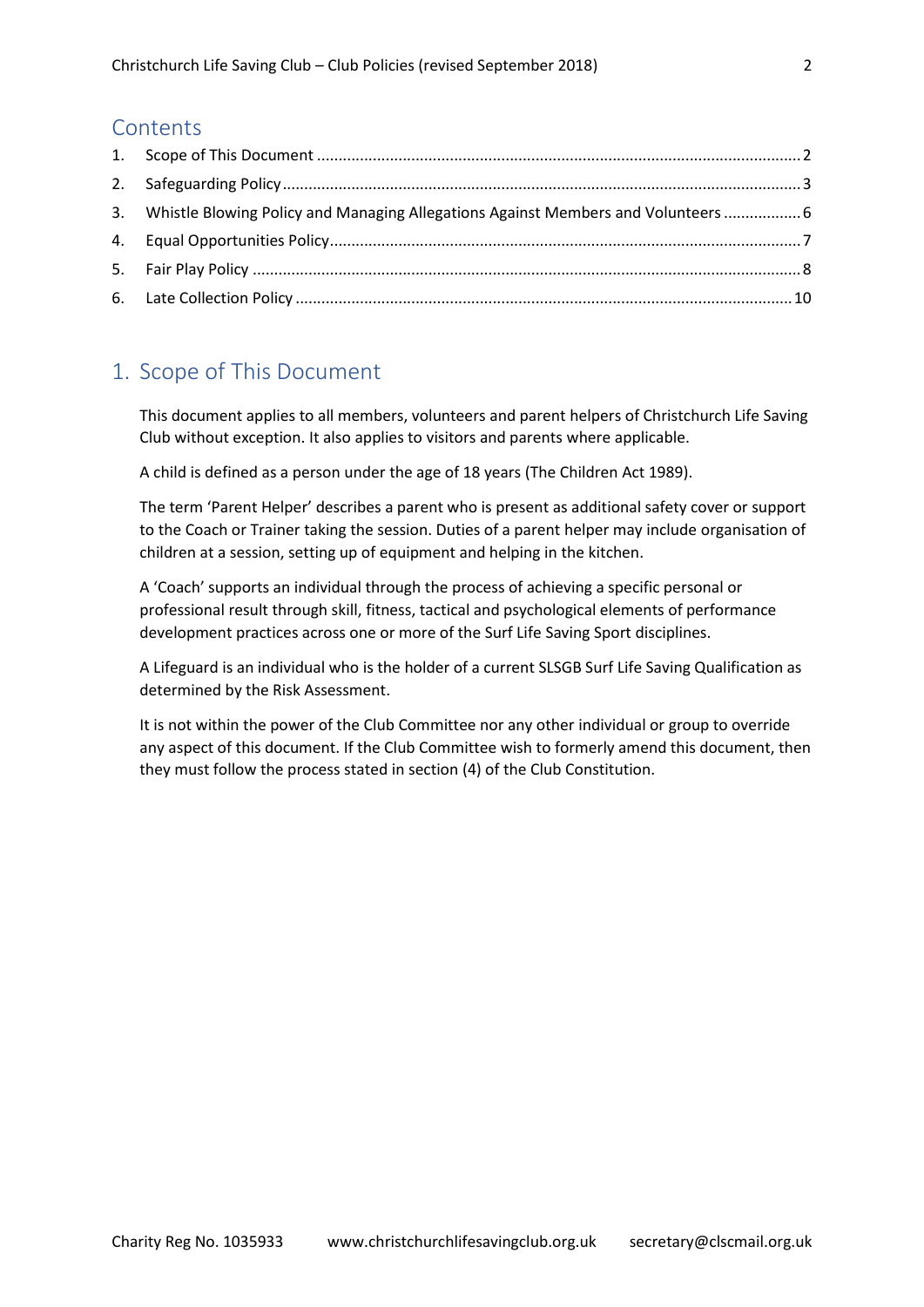## <span id="page-2-0"></span>2. Safeguarding Policy

This policy applies to all representatives, including members, the Club Committee, Coaches, Trainers, Parent Helpers or anyone working on behalf of Christchurch Life Saving Club.

The purpose of this policy is:

- a. to protect children and young people who receive Christchurch Life Saving Club's services. This includes the children of adults who use our services.
- b. to provide volunteers and members with the overarching principles that guide our approach to safeguarding and child protection.

Christchurch Life Saving Club believes that a child or young person should never experience abuse of any kind. We have a responsibility to promote the welfare of all children and young people and to keep them safe. We are committed to practice in a way that protects them.

Legal Framework

This policy has been drawn up on the basis of law and guidance that seeks to protect children, namely:

- Children Act 1989
- United Convention of the Rights of the Child 1991
- Data Protection Act 1998
- Human Rights Act 1998
- Sexual Offences Act 2003
- Children Act 2004
- Safeguarding Vulnerable Groups Act 2006
- Protection of Freedoms Act 2012
- Children and Families Act 2014
- Information sharing: Advice for practitioners providing safeguarding services to children, young people, parents and carers; HM Government 2015
- Working together to safeguarding children: a guide to inter-agency working to safeguard and promote the welfare of children; HM Government 2015

This policy should be read alongside our rules, policies and procedures on:

- The Role of the Club Safeguarding Officer
- $\blacktriangleright$  Dealing with disclosures and concerns about a child or young person
- Code of Conduct
- **Disciplinary/ Complaints**
- Whistleblowing and Managing allegations against members and volunteers
- Fair play Policy
- Equal Opportunities Policy
- **Late Collection Procedure**
- Behaviour Code for Volunteers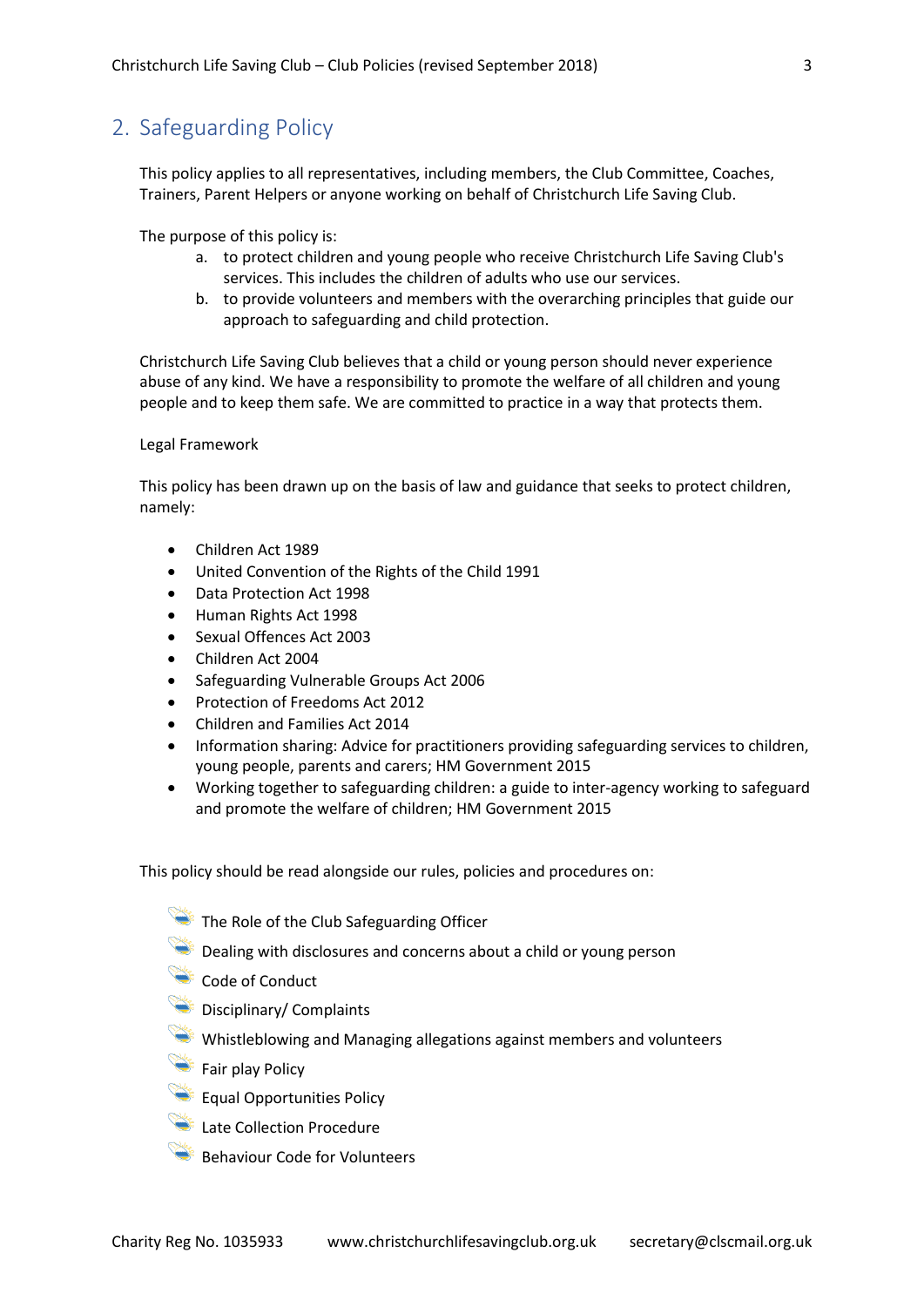And Surf Life Saving GBs policies and procedures on:

- Safe Recruitment, Induction, Training, Risk Assessment for DBS Checks and DBS Glossary
- Good Practice & Conduct
- Supervising Children, Physical Conduct, Sexual Activity, Discipline, Events, Missing Persons, Transporting Children and Video and Photography
- Definitions and indicators/ signs of abuse
- Risk Assessments
- Confidentiality
- Case management
- Incidents
- **Aftermath**
- Secure Handling Policy
- Risk Assessment Models
- Photography Registration, Incident Report, Minor First Aid, Missing Person, Application and Self Declaration and Disclosure forms

We recognise that:

- The welfare of the child is paramount, as enshrined in the Children Act 1989
- All children regardless of age, disability, gender reassignment, race, religion or belief, sex, or sexual orientation/ identity
- Some children are additionally vulnerable because of the impact of previous experiences, their level of dependency, communication needs or other issues
- Working in partnership with children, young people, their parents, carers, Surf Life Saving Great Britain and other agencies is essential in promoting young people's welfare.

We will seek to keep children and young people safe by:

- Valuing them, listening to and respecting them
- Appointing a Safeguarding Officer for children and young people, who will sit on the Clubs Committee as one of Clubs five officers
- Adopting child protection and safeguarding practices through procedures, a Code of Conduct for members and a Code of Conduct for volunteers
- Providing effective management for volunteers and members through supervision, support, training and quality assurance measures
- Recruiting volunteers safely, ensuring all necessary checks are made
- Recording and storing information professionally and securely, and sharing information about safeguarding and good practice with children, their families, staff and volunteers via posters, this document and one-to-one discussions
- Using ours and Surf Life Saving Great Britain's safeguarding procedures to share concerns and relevant information with agencies who need to know, and involving children, young people, parents, families and carers appropriately
- Using ours and Surf Life Saving Great Britain's procedures to manage any allegations against members and volunteers appropriately
- Creating and maintaining an anti-bullying environment and ensuring that we have a policy and procedure to help us deal effectively with any bullying that does arise
- Ensuring that we have effective complaints and whistleblowing measures in place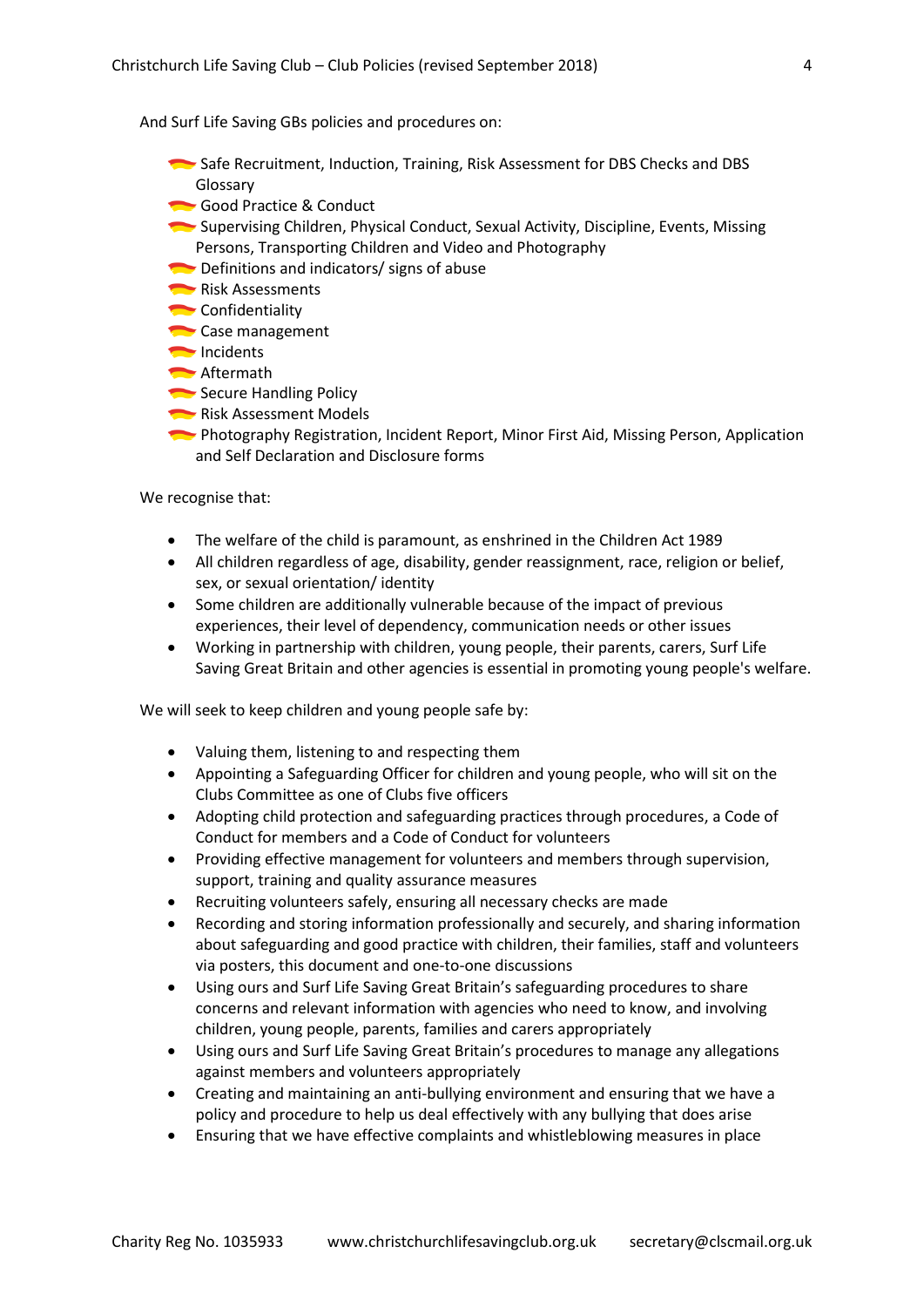• Ensuring that we provide a safe physical environment for our children, young people, staff and volunteers, by applying health and safety measures in accordance with the law and regulatory guidance.

The contact details of the clubs safeguarding officer can be found in the clubs Code of Conduct document or you can contact them via safeguarding@clscmail.org.uk.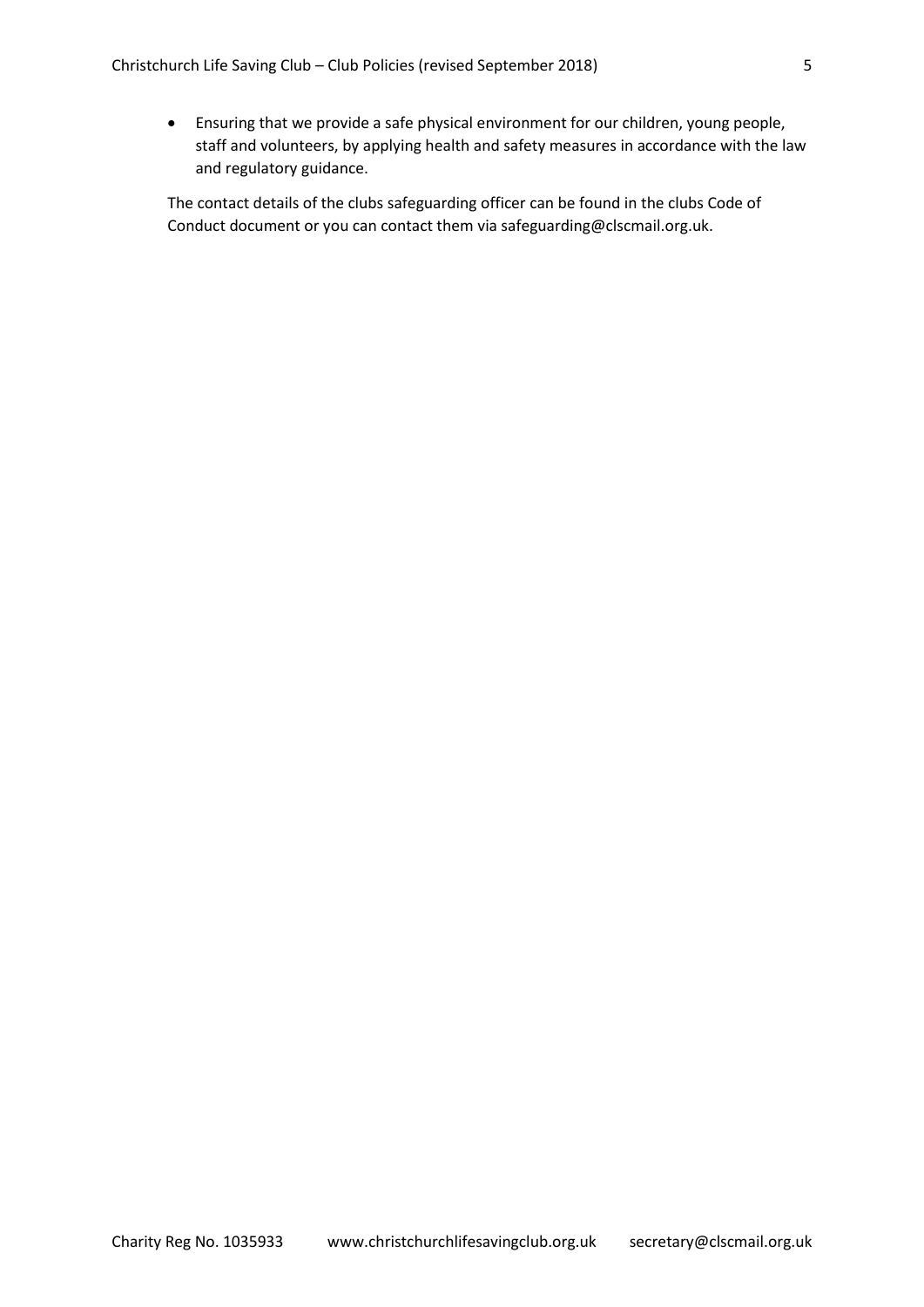## <span id="page-5-0"></span>3. Whistle Blowing Policy and Managing Allegations Against Members and Volunteers

It is important that the organisation has well known procedures for enabling Christchurch Life Saving Club and Surf Life Saving Great Britain representatives to share, in confidence, with a designated person, concerns they may have about a colleague's behaviour.

This may be behaviour linked to child abuse or poor practise & breaches of procedure. If this is consistently ignored a culture may develop within an organisation whereby Christchurch Life Saving Club and Surf Life Saving Great Britain representatives and children are 'silenced' or below acceptable practices may escalate.

Christchurch Life Saving Club and Surf Life Saving Great Britain are both fully supportive of 'whistle blowing' for the sake of the child and will provide support and protect those who whistle blow. While it is difficult to express concerns about colleagues, it is important that these concerns are communicated to the designated Club Safeguarding Officer.

All representatives will be encouraged to talk to the Safeguarding Officer if they become aware of anything that makes them feel uncomfortable.

The Safeguarding Officer should then follow the procedures within the 'Club Procedures' document for reporting a concern.

Where there may be a concern about the Safeguarding Officer, concerns can be reported directly to Surf Life Saving Great Britain's National Safeguarding Manager.

Where there may be a concern about the Surf Life Saving Great Britain National Safeguarding Manager, concerns can be reported directly to the Board of Trustee's.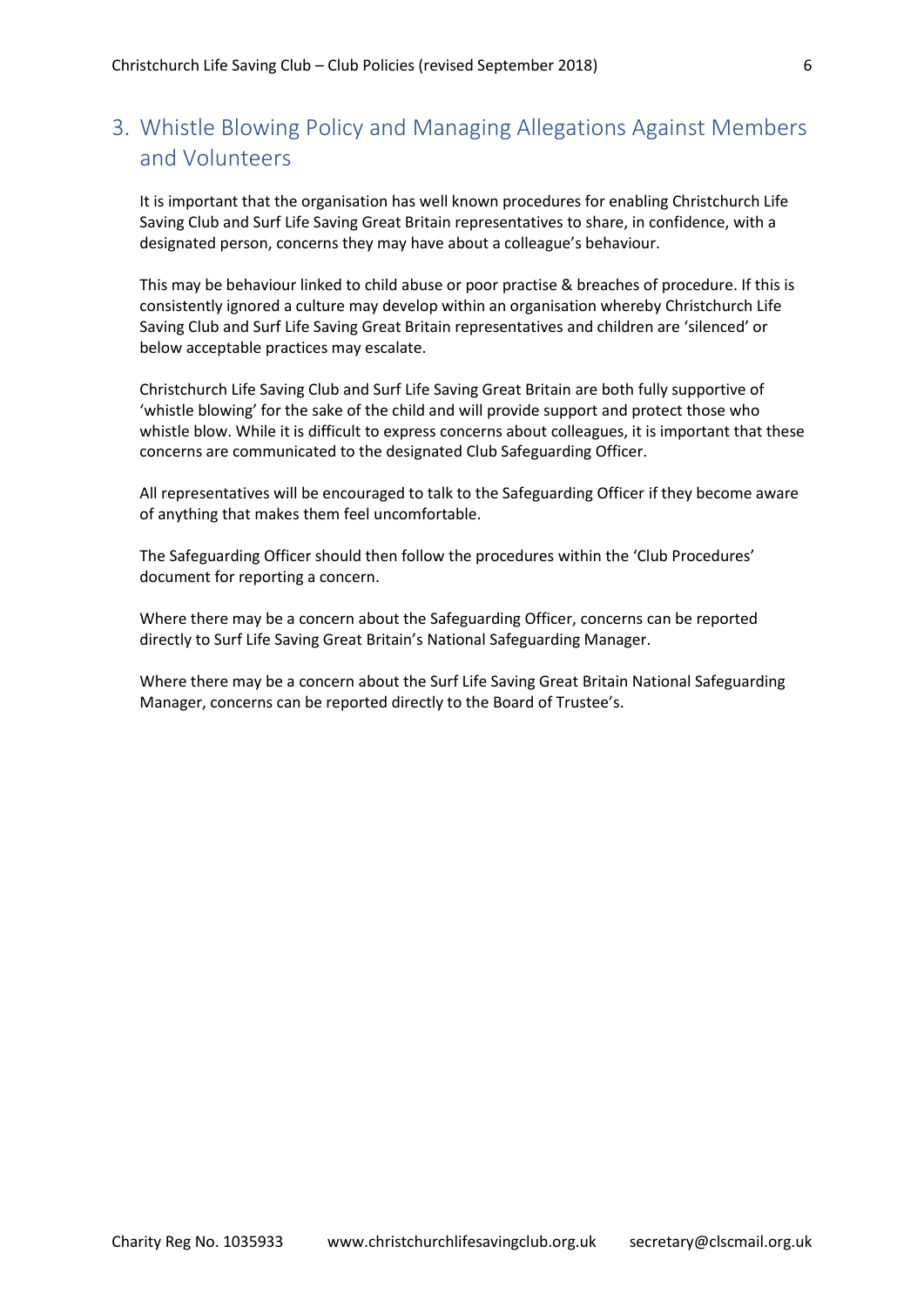## <span id="page-6-0"></span>4. Equal Opportunities Policy

Christchurch Life Saving Club is committed to incorporating equal opportunities into all aspects of its work.

Members and volunteers are expected to ensure that no one suffers discrimination, abuse or harassment on the grounds of race, sex, disability, marital status, religious beliefs, sexual orientation/identity, gender reassignment or class.

The aim of the Equal Opportunities Policy is:

a) To promote respect for both individuals and groups in all aspects of the organisation.

b) An expectation that the membership and its associates will actively promote equality of access to the organisation, which should be welcoming and indicate an understanding and response to a variety of needs and requirements.

c) That members shall be afforded an equal opportunity to:

- Be consulted on club needs
- Know about the club
- Comment on the experiences of the club
- Receive full consideration and be fairly treated
- Know about positions that arise within the association and to meet the requirements of the same

d) Christchurch Life Saving Club will endeavour to give fair access to everyone taking into account any special provisions that may be required; for recruitment to training and surf sports of disadvantaged people. Training and education in relevant skills being provided without bias at all levels.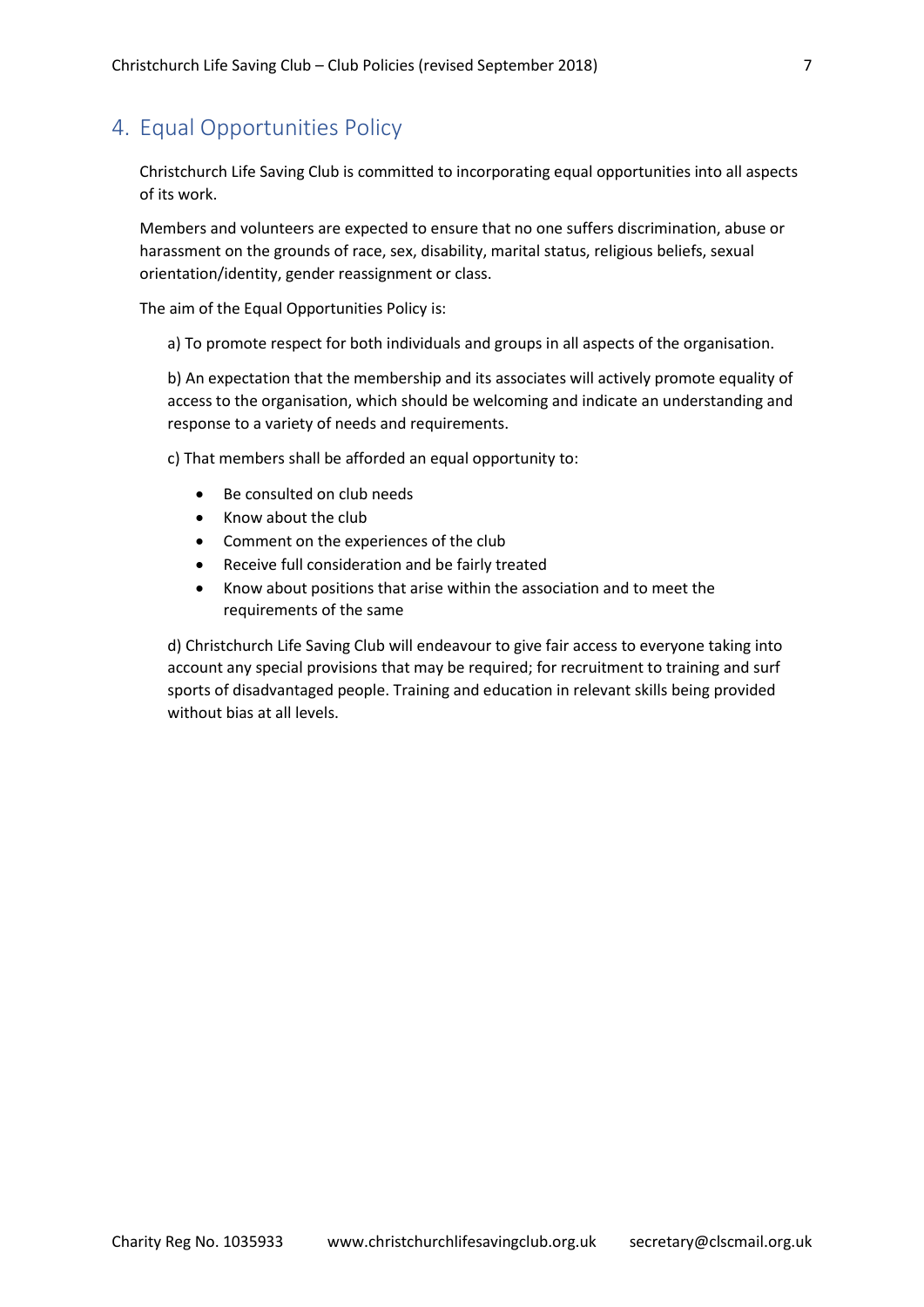### <span id="page-7-0"></span>5. Fair Play Policy

Fair play is defined as much more than playing within the rules. It incorporates the concepts of friendships, respecting others and always playing within the right spirit. Fair play is defined as a way of thinking, not just a way of behaving. It incorporates issues concerned with the elimination of cheating, gamesmanship, doping, violence (both physical and verbal), exploitation, unequal opportunities, excessive commercialisation and corruption.

Fair play is an essential and central part of successful promotion, development and involvement in sport. Through fair play, the individual, the sports organisations and society as a whole all win. We all have responsibility to promote: Fair play - The winning way.

Fair play applies to both online and offline behaviour and conduct, and to all members within the organisation.

Christchurch Life Saving Club will:

- Promote and encourage fair play through its members;
- Ensure that its rules are fair, clearly understood by performers, coaches, officials and administrators and properly enforced;
- Make every effort to ensure that its rules are applied consistently and with absolute impartiality:
- Treat all members equally, irrespective of gender, race or physical characteristics;
- Impress upon performers, coaches, officials and administrators the need to maintain the highest standards of sportsmanship in running and playing their sport.

Christchurch Life Saving Club Volunteers including Officials, Coaches and Trainers will:

- Abide by the rules and the spirit of the competition;
- Abide by all applicable Codes of Conduct;
- Be fair, considerate and honest with others;
- Be professional in their actions, language, presentation, manner, punctuality and should reflect high standards;
- Resolve conflicts fairly and promptly through established procedures;
- Maintain strict impartiality;
- Maintain a safe environment for others;
- Show caution and concern toward others;
- Be a positive role model to others;
- Show respect to performers;
- Tackle bullying;
- Respect the regulations and authority of their governing body and its member organisations and not attempt to avoid or circumvent these regulations;
- Recognise the special role that they have to play in the establishment of standards by setting a good example of sportsmanship at all times;
- Respect the rights of other clubs and not deliberately act in a manner intended to be to the detriment of any other club;
- Respect the rights of performers, coaches, officials and not exploit or deliberately act in a manner intended to be detrimental to them;
- Not endeavour to influence the result of a competition by any action not strictly within the rules and regulations, or within the fundamental precepts of fair play.
- Insist that performers understand and abide by the principles of fair play;
- Never countenance the use of drugs by performers;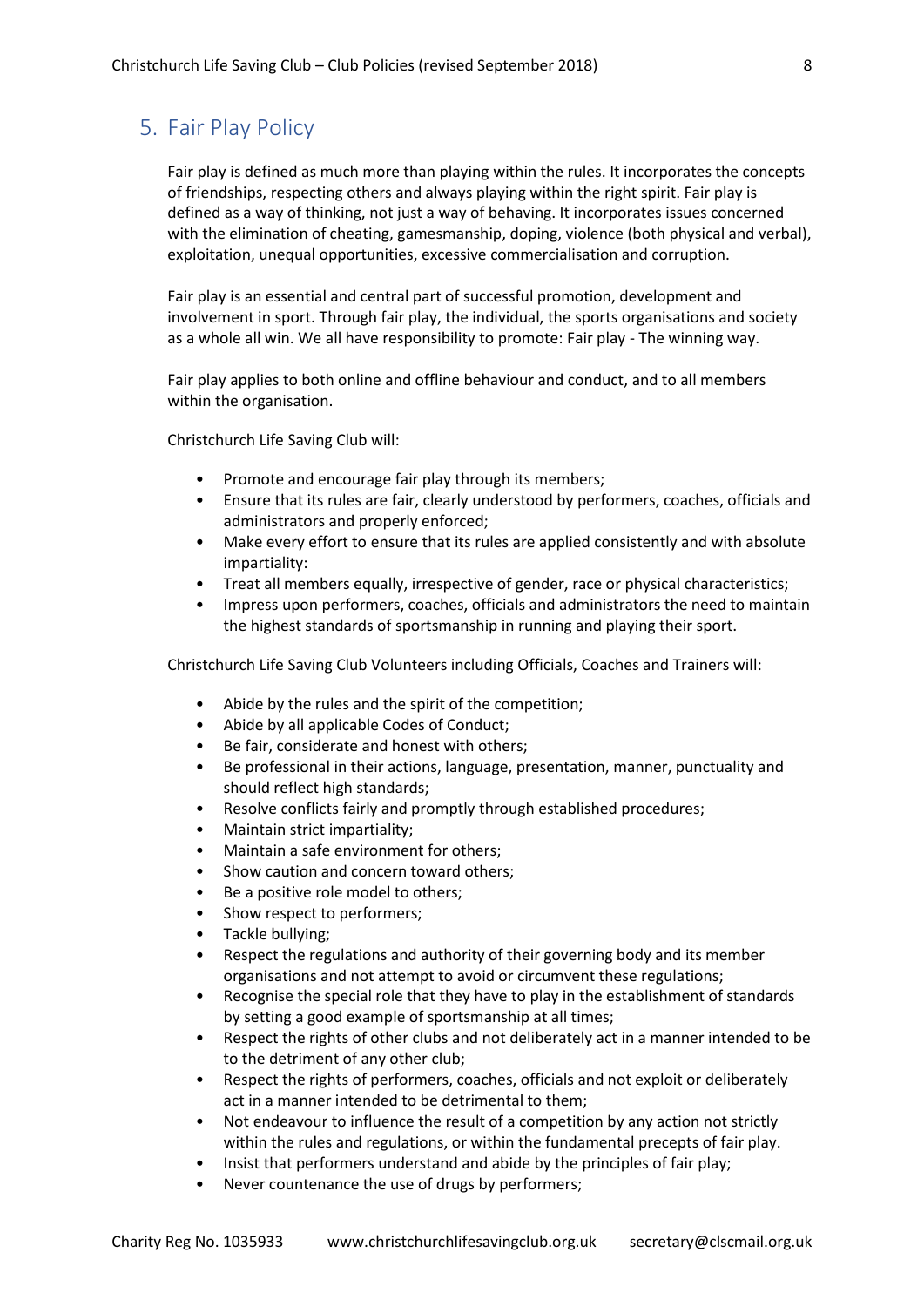- Never employ methods or practices that could involve risks, however slight, to the long-term health or physical development of their performers;
- Not attempt to manipulate the rules in order to take advantage of their performers or their opponents.

Christchurch Life Saving Club members and representatives will:

- Abide by the rules and the spirit of the competition;
- Abide by all applicable Codes of Conduct;
- Accept the decisions of referees and judges without question or complaint;
- Never consider cheating and in particular, must not attempt to improve their individual performance by the use of drugs;
- Exercise reasonable self-control at all times;
- Learn to accept success and failure, victory and defeat, with good grace and magnanimity and without excessive emotional display;
- Treat their opponents and team-mates with respect both in and out of the competition arena.

Sponsors and Promoters will:

- Not seek to influence unduly or improperly the outcome of competitions by financial or other inducements;
- Recognise that the administration and organisation of all sporting competitions and events is the exclusive responsibility of the governing body.